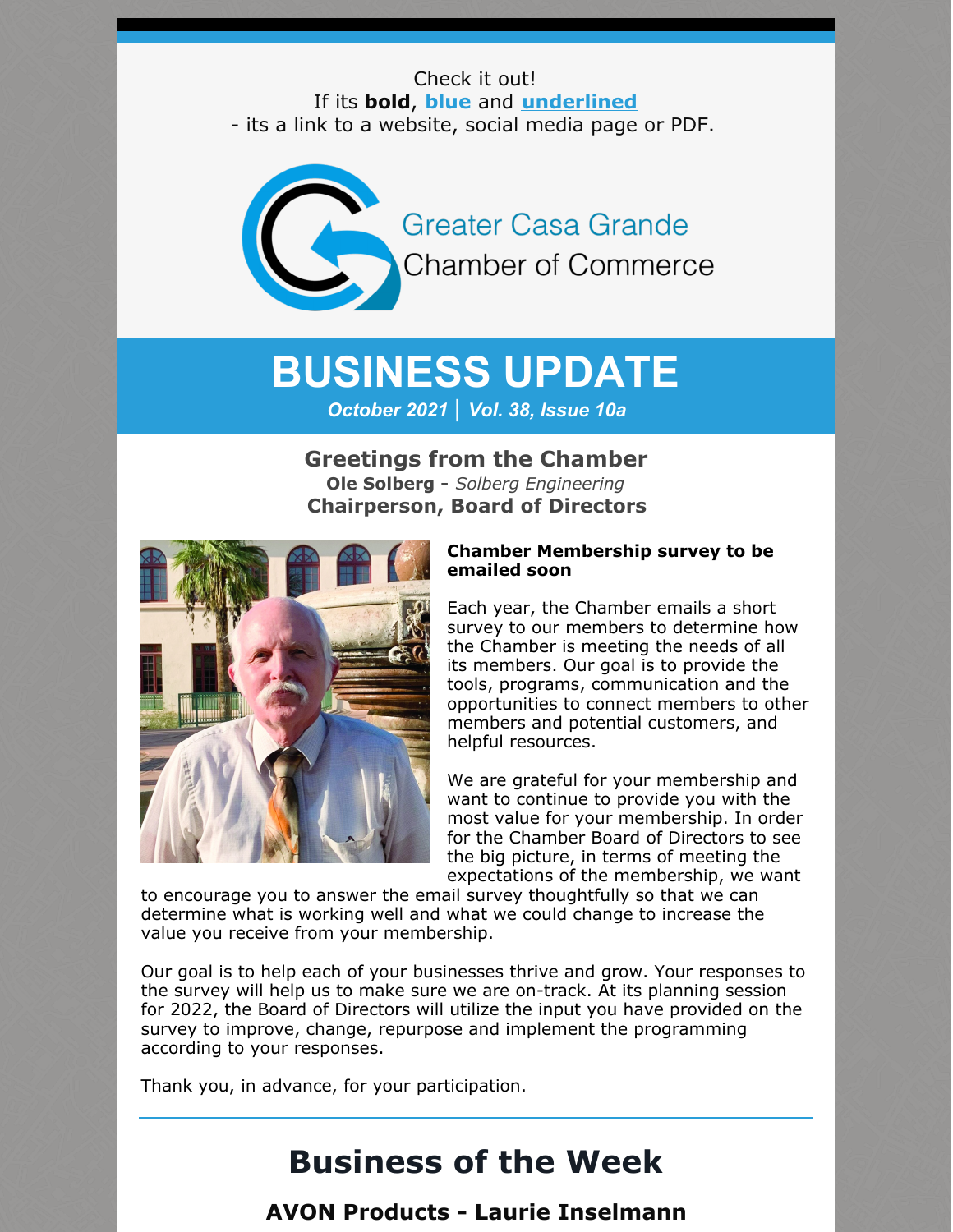

Congratulations to **AVON Products - Laurie [Inselmann](http://www.youravon.com/beautybylpi)** this week's Business of the Week. This year marks the company's 135<sup>th</sup> anniversary of its founding. Founder David H. McConnell was a pioneer, a visionary and a champion of empowering women through economic opportunity; a mission as relevant today as in 1886.

Avon continues to **make life beautiful**, both through their super-trending products and by providing individuals the opportunity to earn supplemental income. Many representatives today who grew up watching their relatives sell Avon decided to build an Avon businesses of their own and empower others in their own communities.

If you would like to purchase any Avon products or to learn about becoming a representative, please contact Laurie at 520-840-1564 or visit her Facebook page at **[www.facebook.com/beautybylpi](http://www.facebook.com/beautybylpi)** and tell her the Greater Casa Grande Chamber of Commerce sent you.

# **Upcoming Chamber Events**

Please join us for the following networking events

### **RSVP Requested**

by Thursday, October 7 **Register prior to the event on our website by clicking the event links**

### **October [Business](https://cca.casagrandechamber.org/EvtListing.aspx?dbid2=AZCAGR&evtid=23894&class=E) Before Hours Mixer**

In-Person event, masks optional Friday, October 8, 2021 - 7:30am - 8:30am Hosted by Alluvion Communications at Eva's Fine Mexican Food 665 N. Pinal Avenue, Casa Grande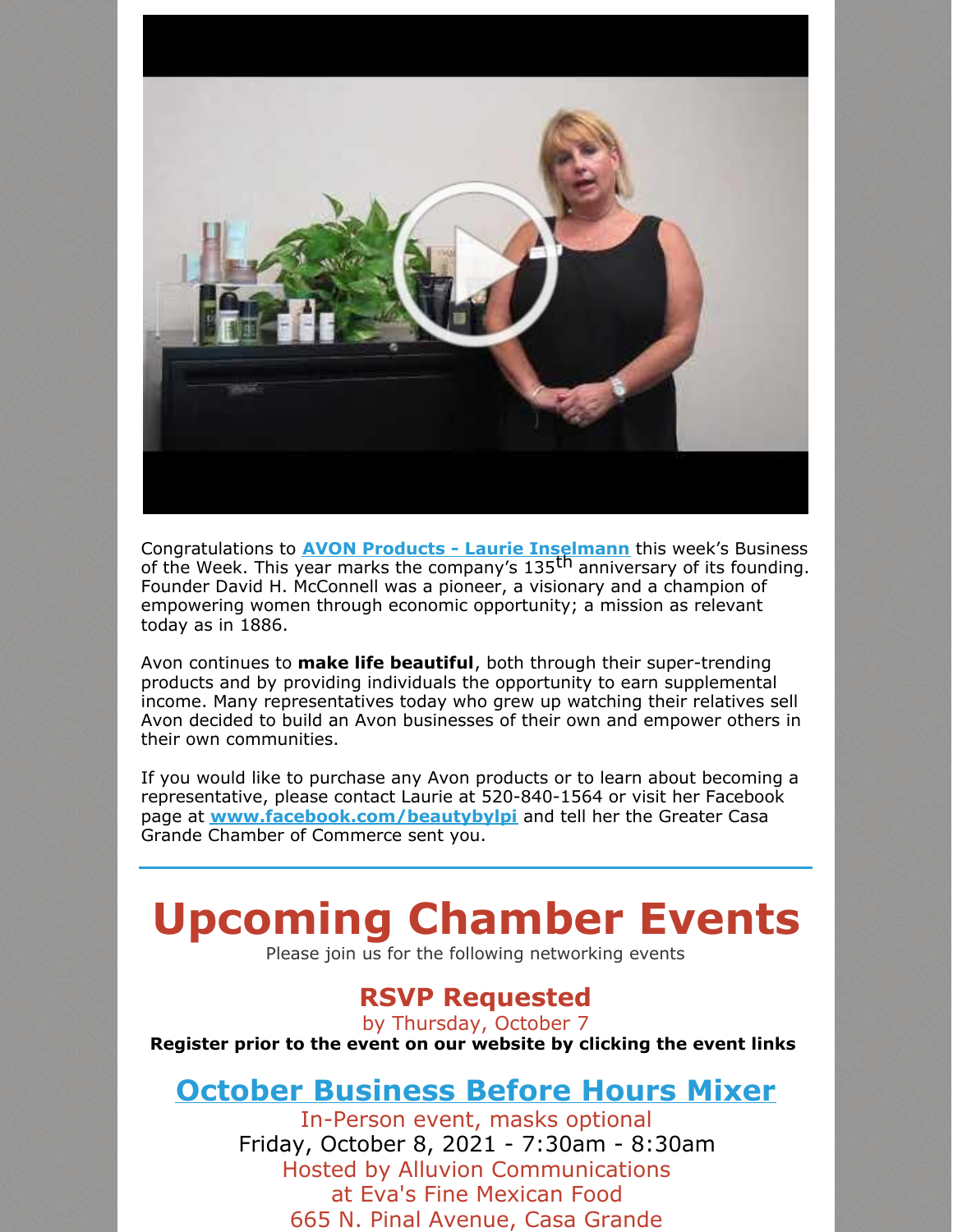~New Member Plaque Presentations~  $\sim$ Win a Minute at the Mic - 50/50 CA\$H Drawing $\sim$ **No charge for Chamber member representatives to attend!**

# **Annual Fall Golf Tournament**

**Friday, November 5, 2021**

**8:00am Shotgun Start**



### **[Mission](https://www.missionroyalegolfclub.com/) Royale Golf Club**

11 Mission Parkway South, Casa Grande, AZ 85194

### **[Register](https://cca.casagrandechamber.org/EvtListing.aspx?dbid2=AZCAGR&evtid=20785&class=E) Online HERE for Golf and [Sponsorships!](https://cca.casagrandechamber.org/EvtListing.aspx?dbid2=AZCAGR&evtid=20785&class=E)**

#### **\* Registration is no longer conducted via email or phone \***

Instead utilize our convenient online registration and payment feature for members only! View the full Chamber Events Calendar any time at**[www.casagrandechamber.org](https://casagrandechamber.org/)**

## **Haven't set up your online Representative Account to register for**

### **Chamber events?**

- **1.** Your USERNAME is your first name or your email address
- **2.** Your PASSWORD can be set or reset by clicking "Forgot your password?" and following the email instructions
- **3.** Once your account login is established, you will have access to the complete description of golf and sponsorships
- **4.** You may choose to be invoiced, or pay with a credit card at the time of registration
- **5.** Once your registration is complete, a confirmation email is sent containing either an invoice or your paid receipt

### **GOLF: \$100/person or \$380/foursome**

**\_\_\_\_\_\_\_\_\_\_\_\_\_\_\_\_\_\_\_\_\_\_\_\_\_\_\_\_\_\_\_\_\_\_\_\_\_\_\_\_\_\_\_\_\_\_\_\_**

Includes 18 holes of golf, cart, swag bag, drink tickets, and buffet lunch.

On-Course and Fun Hole opportunities! Awards/Prize Ceremony!

**Hole in One Opportunity – Win a 2021 Can-Am Maverick Max x3 XRS Turbo RR**

### **Print off the [attached](https://files.constantcontact.com/8c5f2f7b701/f5ed9bbb-d45e-49cb-959f-85d25034fbd7.pdf) flyer to learn about: \*\* [Additional](https://files.constantcontact.com/8c5f2f7b701/42f33ac8-3a54-484f-8cf0-cbb566e5e5ba.pdf) Team Packages starting at \$480 \*\***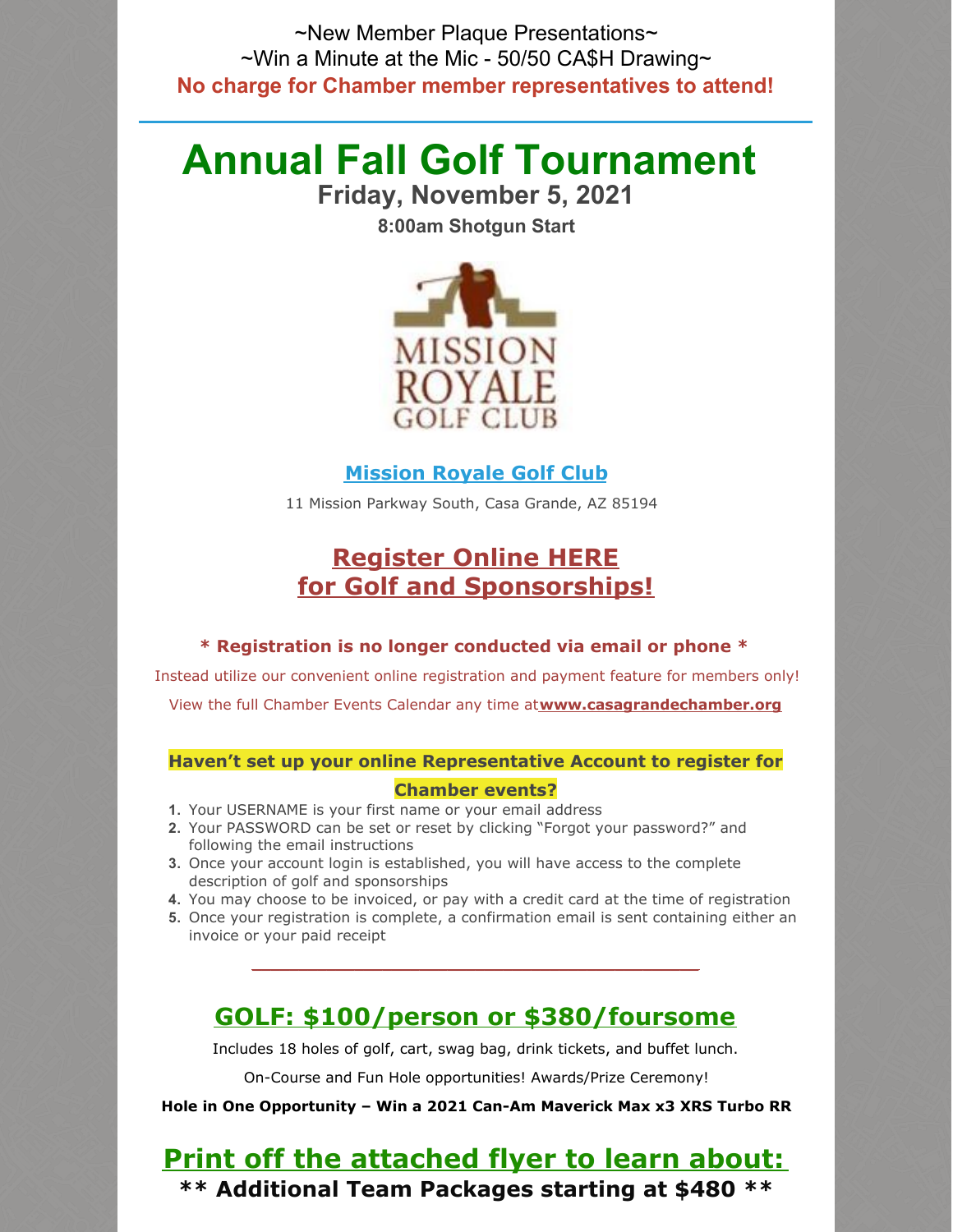### **SPONSORSHIP [OPPORTUNITIES](https://files.constantcontact.com/8c5f2f7b701/42f33ac8-3a54-484f-8cf0-cbb566e5e5ba.pdf)**

**For more information or if you would like assistance setting up your login access to register for golf and/or a sponsorship, please contact the Chamber at 520-836-2125**



Greater Casa Grande Chamber of Commerce / Ribbon Cutting ~ October 2, 2021

We were happy to join the team at **Keller [Williams](http://www.advhometeam.com) Legacy One Realty**, Saturday, October 2, for their Re-Grand Opening to celebrate the one-year anniversary of local ownership of Keller Williams Legacy One. Attendees enjoyed hors d'oeuvres, wine, music, and we wrapped up with a ribbon cutting.



#### **[Bowsers](http://www.bowserspetcare.com) Pet Care LLC**

Monica Staggs Maricopa, AZ 85138 (520) 705-6595 **[bowserspetcare@gmail.com](mailto:bowserspetcare@gmail.com)** Category: Pet Services & Veterinarians

#### **[Oakwood](https://oakwoodhomesco.com/region/arizona/) Homes**

Blair Beresford & Beckah Stiasny 1603 W. Inca Dr. Coolidge, AZ 85128 (602) 742-2674 **[azinsidesales@oakwoodhomesco](mailto:azinsidesales@oakwoodhomesco.com) .com**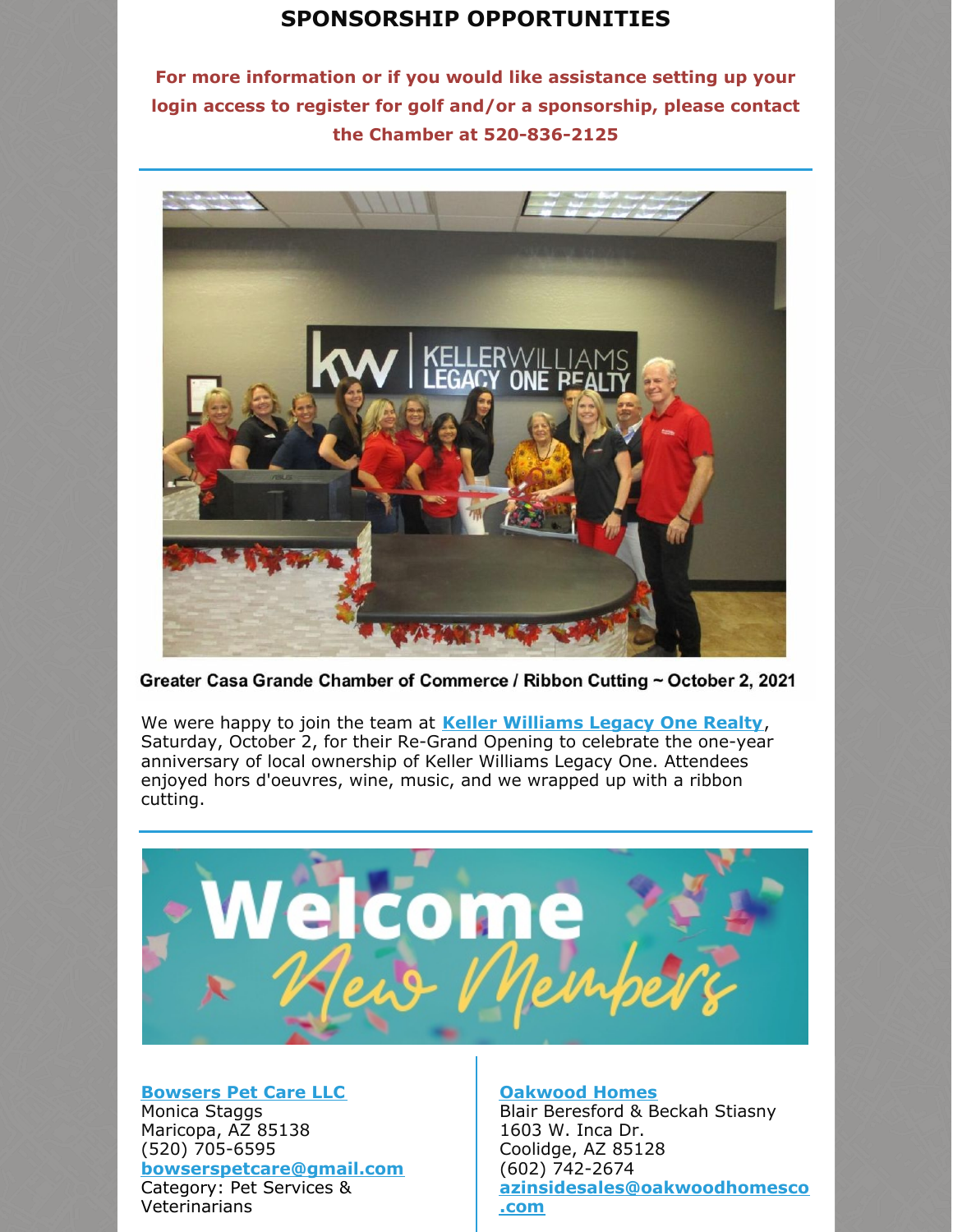#### **Casa De La [Hookah](https://www.facebook.com/Casadelahookah/)**

Darion Walker (520) 827-8412 864 E. Jimmy Kerr Blvd. Casa Grande, AZ 85122 **[darionwalker@gmail.com](mailto:darionwalker@gmail.com)** Category: Bars & Lounges

#### **[Devoted](http://www.devoted.com) Health**

Hilary Adams San Tan Valley, AZ 85140 (520) 808-5021 **[hilary.adams@devoted.com](http://hilary.adams@devoted.com)** Category: Health Care & Medical **Services** 

#### **NK [Development](http://www.nkdevelopmentgroup.com/) Group**

Paul Kartchner Peart and Rodeo Casa Grande, AZ 85122 (480) 869-3693 **[paul@nkdevelopmentgroup.com](http://paul@nkdevelopmentgroup.com/)** Category: Apartments

Category: Homebuilders

#### **The [Podium](http://www.attesa.com) Club at Attesa, LLC**

William Tybur 6870 S. Bianco Rd. Casa Grande, AZ 85193 (480) 966-9711 **[william.tybur@attesa.com](mailto:william.tybur@attesa.com)** Category: Attractions

### **State Farm [Insurance](http://www.scottinsuresaz.com) - Scott**

**Gentes Agency** Scott Gentes 453 E. Cottonwood Ln. Ste 1 Casa Grande, AZ 85122 (520) 421-1066 **[gentes.scott@gmail.com](mailto:gentes.scott@gmail.com)** Category: Insurance

### *Membership Information: To*

*learn more about* **benefits of [membership](https://casagrandechamber.org/member-benefits/)***, contact Ken Saltzmann at the Chamber, call 520-836-2125, or email:* **[membership@casagrandechamb](mailto:membership@casagrandechamber.org) er.org**

## **Business Briefs**

**[Jimmy](http://www.jimmyjohns.com/) John's is offering a discount to fellow Chamber members**. When you call in your order, tell them you are a Chamber member, and the name of your Business, and you'll receive 20% off your order. Remember, call 520- 836-6060, tell them "the Chamber referred you."

\_\_\_\_\_\_\_\_\_\_\_\_\_\_\_\_\_\_\_\_\_\_\_\_\_\_\_\_\_\_\_\_\_\_\_\_\_\_\_\_\_\_\_\_\_\_\_\_\_\_

**Planet [Fitness](http://www.planetfitness.com/gyms/casa-grande-az)** is offering a **[Corporate](https://files.constantcontact.com/8c5f2f7b701/a2826b13-5c9c-486e-aaa7-edd27eef2774.pdf) Discount to Chamber Members**: **NEW MEMBERS:** – \$10/month Classic Membership – \$0 Enrollment Fee, No Commitment \$22.99/month Black Card Membership – \$0 Enrollment Fee, \$0 Annual Fee, No Commitment

#### **EXISTING \$22.99 BLACK CARD MEMBERS:**

Present the discount flyer you have your existing Black Card Membership switched over to eliminate future \$39 Annual Fees. Requirements: Please mention Casa Grande Chamber of Commerce when joining. Offer = Corporate 10NR or Corporate BCM,  $Group = Chamber of Commerce$ 

Or, join online using noted promo codes: \$10 Classic Membership - EMPLOYEE10 \$22.99 Black Card - EMPLOYEEBCM

\_\_\_\_\_\_\_\_\_\_\_\_\_\_\_\_\_\_\_\_\_\_\_\_\_\_\_\_\_\_\_\_\_\_\_\_\_\_\_\_\_\_\_\_\_\_\_\_\_\_

The **Arizona [Commerce](https://r20.rs6.net/tn.jsp?f=001SkEbY6S5c_cQ3y1HIaOw0L8jlX9abf_pEcIRRHG4Yi9DmrL60O5qqbS0cIsAlwk8qt5PCLvUm1m7XDGV7FW-AV7fSfGUTj05S6WJYXcAH07nDPiO8eD3s42OpoRYpl-uFgPvFRr52ysAnWQiPnGB1Q==&c=40Rchfu24fH_FSH_SPfTMXFJfdwMX2fJ9RdcTJQdqdoM4_J4K6Yrog==&ch=_uiGZHVIP-vChPUTNtsEjpPTVZUaeuo3h9avpJB2DGRYFnfbn9Takw==) Authority** has announced the following Boot Camp sessions. Please note the dates and time.

Thursday, October 7 - 9:00am | **The Workforce [Employers](https://azcommerce.zoom.us/webinar/register/WN_OSNRcVI3S46yAc_M0lPPJQ) Want** | **Learn More and Register Here**.

Tuesday, October 12 - 9:00am | **Techniques to Reduce Stress & Burnout** | **Learn More and [Register](https://azcommerce.zoom.us/webinar/register/WN_b9gbVi6MSwi2FqDHiioU7w) Here**.

 $\_$  . The contribution of the contribution of  $\mathcal{L}_\mathcal{A}$ 

Thursday, October 14 - 9:00am | **End the Year Strong: Top 5 Tactics to End the Year in High Gear** | **Learn More and [Register](https://azcommerce.zoom.us/webinar/register/WN_4DEVtbJ1Q7KnPB0-nvyDnA) Here**.